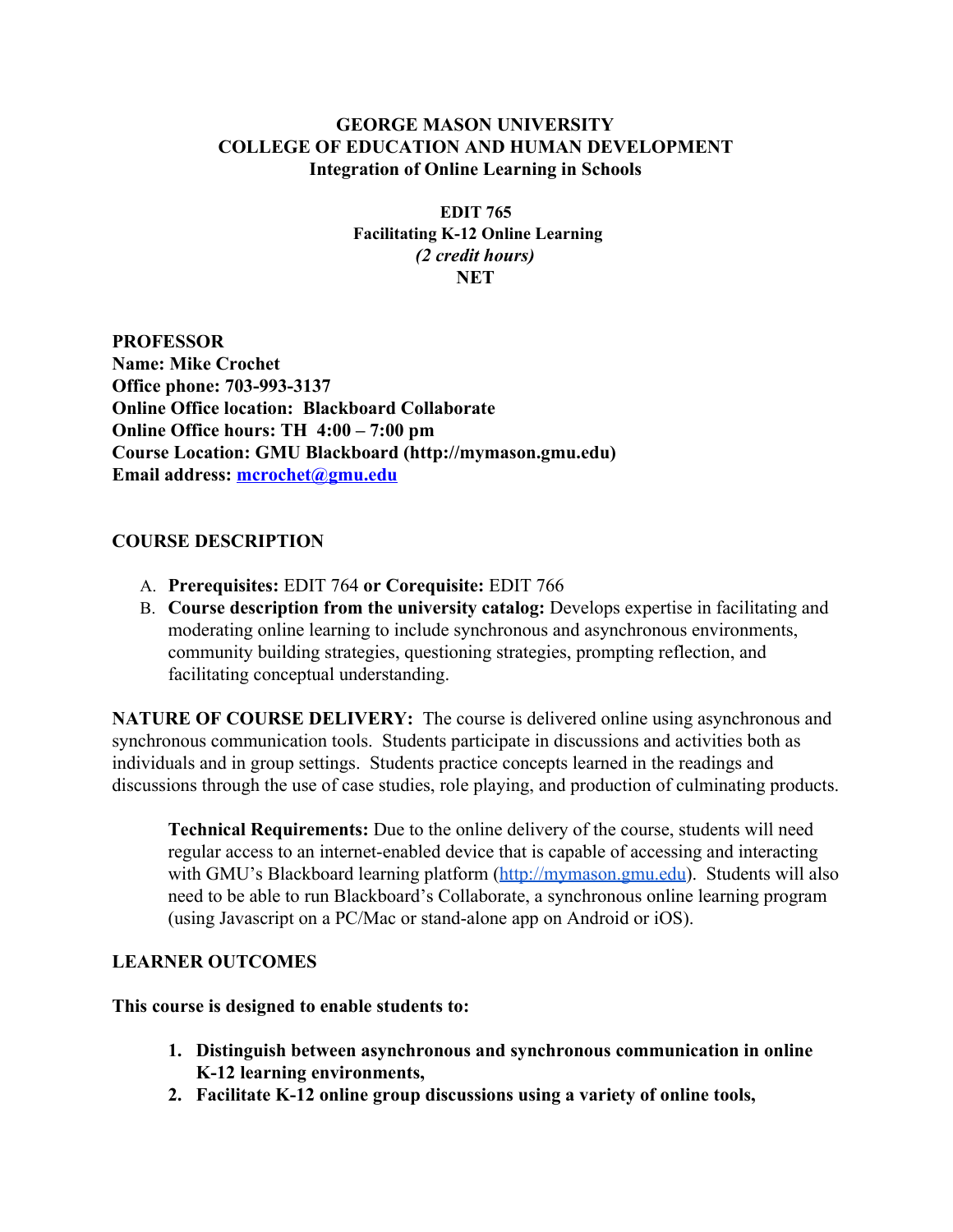- **3. Demonstrate knowledge of and ability to implement online community building strategies in K12 online environments,**
- **4. Demonstrate knowledge of and ability to implement online questioning strategies in K12 online environments,**
- **5. Demonstrate knowledge of and ability to implement online strategies for reflection in K12 online environments, and**
- **6. Demonstrate knowledge of and ability to implement online strategies to facilitate conceptual understanding in K12 online environments.**

## **PROFESSIONAL STANDARDS**

This course is aligned with the International Association for K-12 Online Learning's (iNACOL) (2010) *National Standards for Quality Online Teaching*. Standards A.4, A.5, A.6, J.1, and J.2 are covered by the program prerequisite for licensure. The full list and description of standards can be accessed at

[http://www.inacol.org/research/nationalstandards/iNACOL\\_TeachingStandardsv2.pdf.](http://www.inacol.org/research/nationalstandards/iNACOL_TeachingStandardsv2.pdf) Standards aligned with this course are:

Standard A - The online teacher knows the primary concepts and structures of effective online instruction and is able to create learning experiences to enable student success. (A.1)

Standard B - The online teacher understands and is able to use a range of technologies, both existing and emerging, that effectively support student learning and engagement in the online environment. (B.4, B.5)

Standard C - The online teacher plans, designs, and incorporates strategies to encourage active learning, application, interaction, participation, and collaboration in the online environment. (C.2, C.3, C.4, C.6, C.8)

Standard I - The online teacher demonstrates competency in using data from assessments and other data sources to modify content and to guide student learning. . (I.1, I.2, I.3, I.4, I.5, I.6, I.7, I.8, I.9, I.10, I.11, I.12, I.13)

Standard K - The online teacher arranges media and content to help students and teachers transfer knowledge most effectively in the online environment. (K.1, K.2)

## **REQUIRED TEXTS**

Berge, Z. L. (1995). The role of the online instructor/facilitator. *Educational Technology*, *35*(1), 22–30.

Collison, G., Elbaum, B., Haavind, S., & Tinker, R. (2000). *Facilitating online learning: Ef ective strategies for moderators.* New York: Atwood Publishers.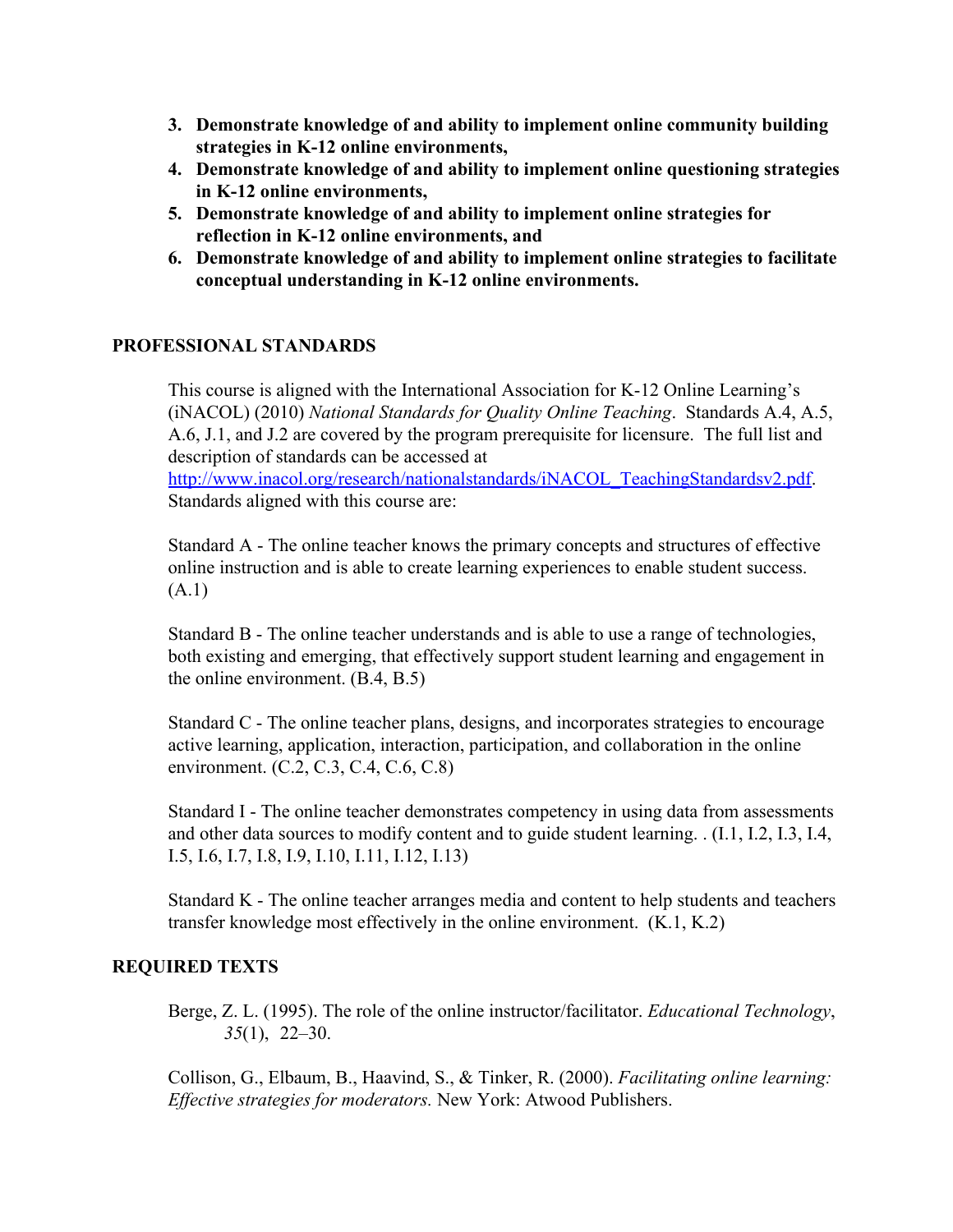Hailey, D. E., Grant-Davie, K., & Hult, C. A. (2001). Online education horror stories worthy of Halloween: A short list of problems and solutions in online instruction. *Computers and Composition*, *18*(4), 387–397.

# **COURSE REQUIREMENTS, PERFORMANCEBASED ASSESSMENT, AND EVALUATION CRITERIA**

### A. **Requirements**

1. Participation is mandatory, as discussions, readings, and activities are important parts of the course.

2. Each student is expected to complete all readings and participate in all online discussions.

3. Each student is expected to participate in and complete all projects.

4. Students who must miss online activities are responsible for notifying the instructor (preferably in advance) and for completing any revised assignments, readings, and activities.

5. All assignments must be completed electronically. Assignments are to be submitted on the date due. Late assignments will not be accepted without making prior arrangements with the instructor.

### B. **Performancebased assessments**

Participation (40 points - 5 points per week): Students will be evaluated based on their participation in course discussions, group activities, and participation in synchronous meetings. Students are expected to provide articulate responses to weekly discussion board posts and engage with instructor and group members.

Online Facilitation (10 points for asynchronous; 10 points for synchronous): Each student will serve as group facilitator for one or more online discussions and group activities as well moderating one or more synchronous exercises. As the facilitator, students will lead group discussions and activities as well as be responsible for submitting group activities at the end of the week.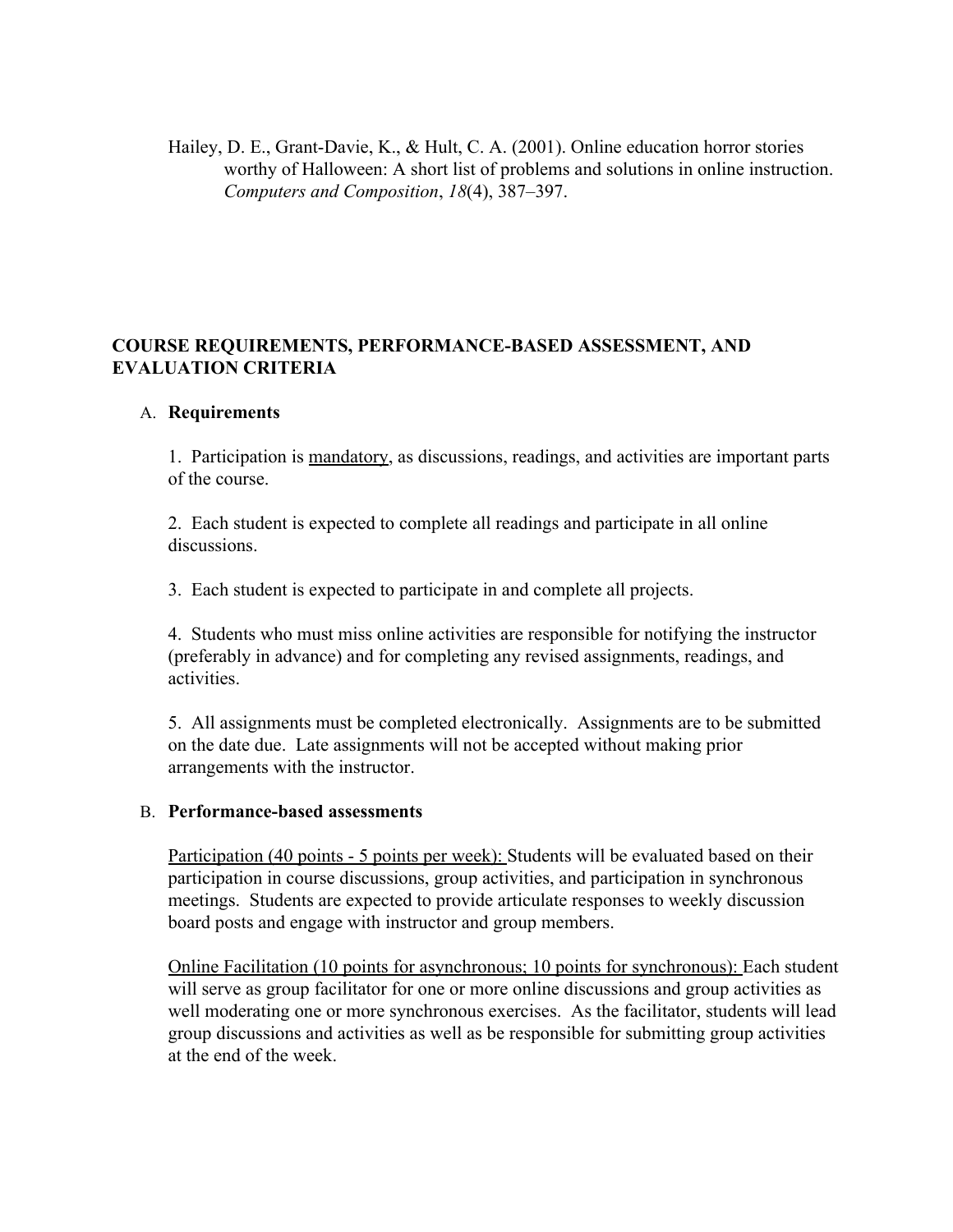Facilitator Handbook (20 points): As students progress through the course, they will design a Facilitator Handbook for use with online K-12 learners. This facilitator handbook will be a synthesis of concepts and materials studied during the course as well as demonstrating an understanding of how to apply facilitation skills in K-12 online learning environments.

Electronic Portfolio (20 points): Throughout their program of study, students are required to create and continually revise a professional, online portfolio. This portfolio should not be a collection of what the student has done, but rather a reflection of what they have learned. Templates and assistance will be provided to assist students in the creation and maintenance of this portfolio. All exhibits in the online portfolio will include a short reflection. At the end of this course, a comprehensive, course-wide reflection and supporting samples of work will be added to the portfolio reflecting student learning.

# C. **Criteria for evaluation**

#### Participation Rubric

|               | <b>Exceeds Expectations</b>                                                                                                                                                                                                                                                                                                                                     | Meets Expectations                                                                                                                                                                                                                               | Does Not Meet Expectations                                                                                                                                                                                                                                       |
|---------------|-----------------------------------------------------------------------------------------------------------------------------------------------------------------------------------------------------------------------------------------------------------------------------------------------------------------------------------------------------------------|--------------------------------------------------------------------------------------------------------------------------------------------------------------------------------------------------------------------------------------------------|------------------------------------------------------------------------------------------------------------------------------------------------------------------------------------------------------------------------------------------------------------------|
|               | 5 points                                                                                                                                                                                                                                                                                                                                                        | 3 points                                                                                                                                                                                                                                         | 1 point                                                                                                                                                                                                                                                          |
| Participation | Student participates on a<br>consistent basis. They respond<br>to posts in a thoughtful,<br>intelligent, and timely manner<br>that displays in-depth thought<br>and consideration of the<br>readings and discussions.<br>Student engages with group on<br>a regular basis and assists the<br>completion of all group<br>activities in an exceptional<br>manner. | Students posts and participates<br>on a regular basis. They<br>respond to posts in a timely<br>manner that displays<br>consideration of the readings<br>and other comments. Student<br>participates with the group and<br>helps with activities. | Student fails to participate in<br>group discussions on a<br>regular basis. Additionally,<br>their posts do not indicate a<br>consideration of the course<br>material or posts from other<br>students. They fail to assist<br>in completing group<br>activities. |

### Online Facilitation Rubric

|                                 | <b>Exceeds Expectations</b>                                                                                                                                                                                                                                                                                                           | Meets Expectations                                                                                                                                                                                                                                                    | Does Not Meet Expectations                                                                                                                                                                                                                                                                       |
|---------------------------------|---------------------------------------------------------------------------------------------------------------------------------------------------------------------------------------------------------------------------------------------------------------------------------------------------------------------------------------|-----------------------------------------------------------------------------------------------------------------------------------------------------------------------------------------------------------------------------------------------------------------------|--------------------------------------------------------------------------------------------------------------------------------------------------------------------------------------------------------------------------------------------------------------------------------------------------|
|                                 | 5 points                                                                                                                                                                                                                                                                                                                              | 3 points                                                                                                                                                                                                                                                              | 1 point                                                                                                                                                                                                                                                                                          |
| Facilitator<br>Live<br>Exercise | Student facilitates discussion in an<br>excellent manner, display<br>thoughtfulness in their replies<br>while maintaining control over the<br>group without disrupting<br>communication. The synthesis<br>activity is submitted with<br>exceptional quality, and the live<br>exercise demonstrates an<br>outstanding understanding of | Student facilitates all group<br>discussions well, providing<br>guiding responses as well as<br>some control over the group.<br>The student also submits the<br>group activity on time. Finally,<br>the student runs the live<br>exercise in an acceptable<br>manner. | The student fails to facilitate<br>group discussion, encourage<br>deeper thought, or provide<br>any leadership to the group.<br>The activity submitted is of<br>poor quality and shows no<br>sign of understanding of<br>course material. The student<br>fails to complete the live<br>exercise. |
|                                 | course material and concepts<br>relating to facilitation of online<br>learning.                                                                                                                                                                                                                                                       |                                                                                                                                                                                                                                                                       |                                                                                                                                                                                                                                                                                                  |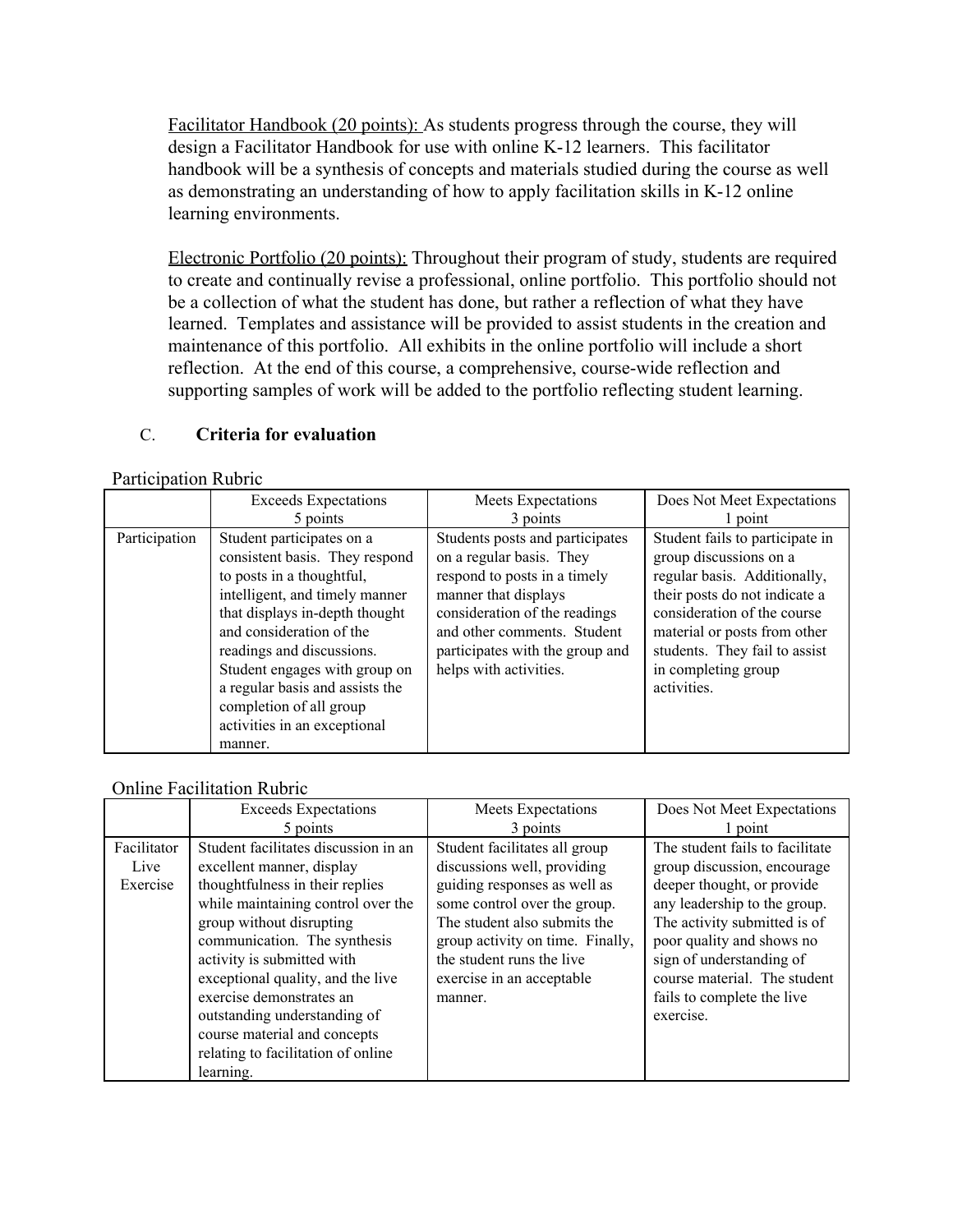#### Facilitator Handbook

|             | <b>Exceeds Expectations</b>       | Meets Expectations                | Does Not Meet Expectations        |
|-------------|-----------------------------------|-----------------------------------|-----------------------------------|
|             | 5 points                          | 3 points                          | 1 point                           |
| Facilitator | Student creates an exceptional    | Student creates a facilitator     | The student does not create a     |
| Handbook    | facilitator handbook that         | handbook that displays an         | facilitator handbook that         |
|             | displays a complete               | understanding of course           | displays an understanding of the  |
|             | understanding of facilitating     | material. It is well written and  | course, facilitating online       |
|             | online learning. The handbook     | does a good job of explaining     | learners, or how to appropriately |
|             | does an excellent job of          | the concepts of facilitating. It  | engage with K-12 learners. The    |
|             | preparing a K-12 student for      | is not adapted to K-12 online     | book is poorly written and is not |
|             | facilitating group activities and | learners and contains concepts    | well designed.                    |
|             | is written for the appropriate    | that may be difficult for them to |                                   |
|             | audience. The handbook is easy    | understand.                       |                                   |
|             | to read and well constructed.     |                                   |                                   |

## D. **Grading scale**

| Requirements                | Percenta |
|-----------------------------|----------|
|                             | ge       |
| Participation               | 40%      |
| <b>Online Facilitation</b>  | 20%      |
| <b>Facilitator Handbook</b> | 20%      |
| <b>Electronic Portfolio</b> | 20%      |

| Grade | <b>Point Range</b> |
|-------|--------------------|
| А     | $94 - 100$         |
| А-    | $90 - 93$          |
| B+    | $86 - 89$          |
| в     | $80 - 85$          |
| ┌     | 70-79              |
| F     | 69-below           |

## COLLEGE OF EDUCATION AND HUMAN DEVELOPMENT

Student Expectations

- Students must adhere to the guidelines of the George Mason University Honor Code [See http://oai.gmu.edu/honor-code/].
- ∙ Students with disabilities who seek accommodations in a course must be registered with the George Mason University Office of Disability Services (ODS) and inform their instructor, in writing, at the beginning of the semester [See **<http://ods.gmu.edu/>**].
- Students must follow the university policy for Responsible Use of Computing [See http://universitypolicy.gmu.edu/policies/responsible-use-of-computing/].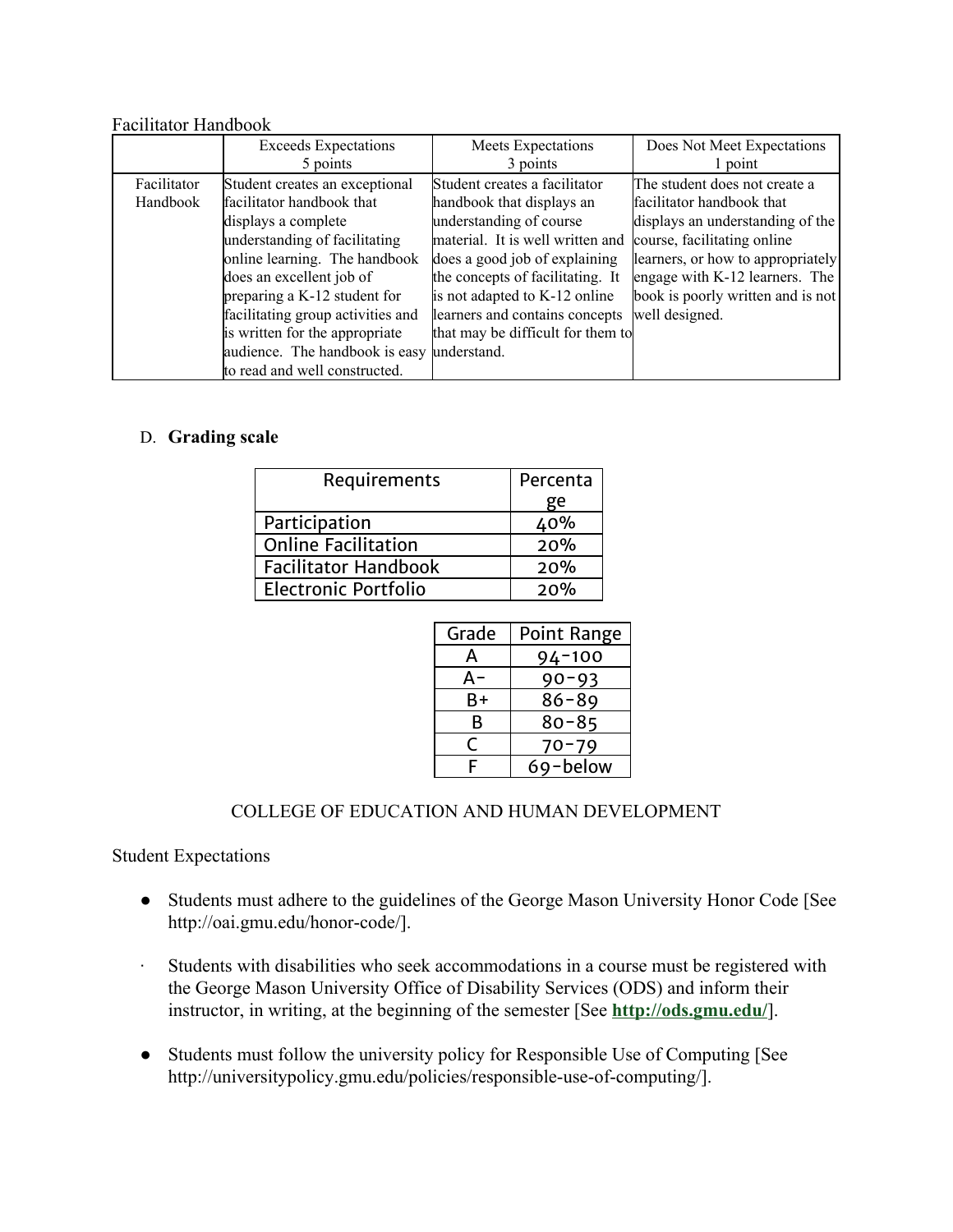- ∙ Students are responsible for the content of university communications sent to their George Mason University email account and are required to activate their account and check it regularly. All communication from the university, college, school, and program will be sent to students solely through their Mason email account.
- ∙ Students must follow the university policy stating that all sound emitting devices shall be turned off during class unless otherwise authorized by the instructor.
- Students are expected to exhibit professional behaviors and dispositions at all times.

## Campus Resources

- ∙ The George Mason University Counseling and Psychological Services (CAPS) staff consists of professional counseling and clinical psychologists, social workers, and counselors who offer a wide range of services (e.g., individual and group counseling, workshops and outreach programs) to enhance students' personal experience and academic performance [See **<http://caps.gmu.edu/>**].
	- The George Mason University Writing Center staff provides a variety of resources and services (e.g., tutoring, workshops, writing guides, handbooks) intended to support students as they work to construct and share knowledge through writing [See **<http://writingcenter.gmu.edu/>**].

The College of Education & Human Development is committed to the following five values: collaboration, ethical leadership, innovation, research-based practice, and social justice. Students are expected to adhere to these principles. <http://cehd.gmu.edu/values/>

For additional information on the College of Education and Human Development, Graduate School of Education, please visit our website [See **<http://gse.gmu.edu/>**].

| Date   | Topic/Learning Activities                           | Readings & Assignments                      |
|--------|-----------------------------------------------------|---------------------------------------------|
| Week 1 | Principles of Effective Moderating                  | Collins: Read Introduction & Chapter 1      |
|        | Weekly Group Discussion on Readings                 | Create Individual Learning Schedule         |
|        | • Discuss Personal Online Learning Experiences      | • Submit to Group                           |
|        | • Introduction to Group Format and Facilitator      | Live Exercise                               |
|        | Rotation                                            | • Create "Introductory Letter" for Students |
| Week 2 | Key Roles of the Facilitator/Moderator              | • Collins: Read Chapter 3                   |
|        | Weekly Group Discussion on Readings                 | Berge: Role of Instructor                   |
|        | • Create "Roles of the Facilitator Encyclopedia"  • | Begin work on Facilitator Handbook          |
|        |                                                     | Live Exercise #1                            |
|        |                                                     | • Complete Challenge Activity for Module 1  |
|        |                                                     | in Facilitator's Course of Choice           |

# **PROPOSED CLASS SCHEDULE**